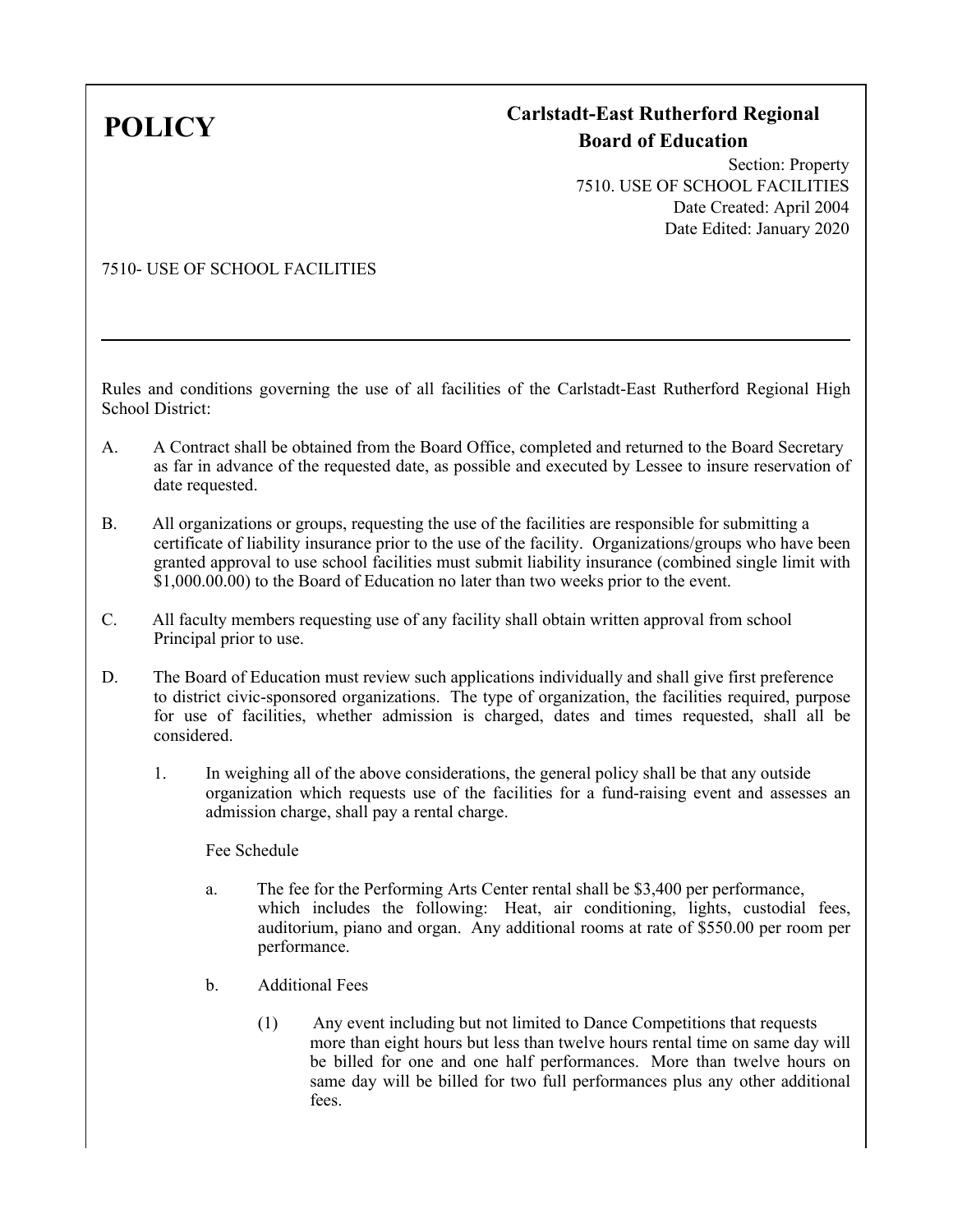- (3) Traffic/Security services –Billed at \$25 per hour must scheduled with the Business Administrator two weeks prior to event. Amount of Security Personnel to be determined by the School Business Administrator. Traffic/Security services will be billed on final invoice.
- c. The fee for rental of Cafeteria is \$1,800 per night. Gymnasium shall be set at \$2,000 per night, inclusive of custodial fees where said rooms are the primary facility for intended use.
- d. A rental fee for rehearsal shall be levied at the rate of \$100.00 per hour with a minimum of \$400.00 per night, inclusive of custodial fees.
- e. All fees are payable two weeks in advance to the Carlstadt-East Rutherford Regional Board of Education, in the amount of one-half of the rental fee. Final payment MUST be made one week after performance.
- f. Fee for the second performance given on the same day shall be \$1,700 plus appropriate room charges.
- 2. The Board policy shall be that district civic-sponsored organizations or groups who wish to use the facilities for a program or activity which is deemed appropriate and to which no admission is assessed shall not be charged a rental fee.
- 3. The Board of Education will assume the cost of a cafeteria worker for any school sponsored organization requesting to use the cafeteria.

NOTE - The Partners In Education Association is exempt from all rental fees; however, they must provide the Board of Education with a certificate of liability insurance as stated above.

Each request shall be evaluated separately and awarded at the Board's discretion.

- E. The Board reserves the right to cancel or reschedule an activity at any time if the facility is required for a school-sponsored activity upon seven calendar days notice to Lessee.
	- 1. The Board reserves the right to cancel or restrict the use of any or all activities of any organization using school facilities at any time should they fail to comply with agreed policy regarding such use.
- F. No grant of permission to use school building or property shall carry with it any right to exclude members of the Board of Education, or any representative thereof from the property and of these shall have full and free access to any part of the building and grounds at all times.

SUPERVISION - A Lessee shall designate a person in charge and shall be present at all times during use of facility at all events.

- G. This policy is to be attached to any and all letters sent out regarding the use of the school facility.
- H. Care and Use of School Building
	- 1. NO SMOKING IS PERMITTED IN THE BUILDING. Sponsoring organizations using the school facility are fully responsible for restricting smoking to the outdoors.
	- 2. NO ALCOHOLIC BEVERAGES ARE ALLOWED ON SCHOOL PREMISES. Violation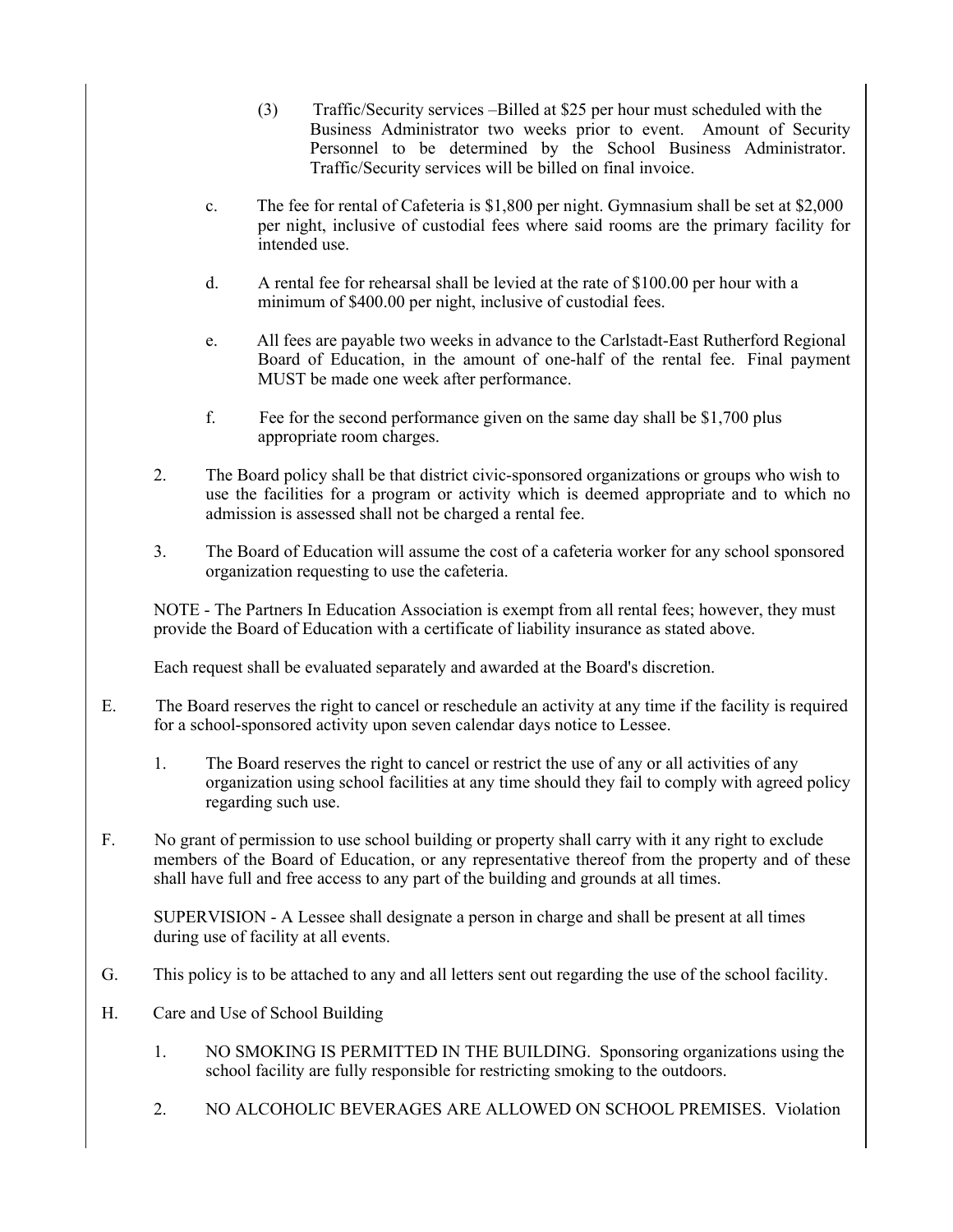of this rule means revoking any future use of the school facility.

- 3. ONLY AUTHORIZED SCHOOL PERSONNEL are permitted to operate or use any equipment owned by the Carlstadt-East Rutherford Regional Board of Education; i.e. light panel, sound and microphone.
- 4. NO leather or hard-soled footwear is permitted on the gymnasium floor.
- 5. If any equipment other than the bleachers is needed in the gymnasium by any Lessee, the gym floor MUST be protected by a canvas or heavy-quality plastic covering approved by the Board Secretary.
- 6. All breakage and/or damage to school property or equipment shall become the liability of the user and shall be deducted from security. Any amount in excess of security shall be the responsibility of the Lessee.
- 7. Refreshments may be served only in the cafeteria and only with prior Board approval. NO Food NOR drink is permitted elsewhere in the building. No vendor will be permitted to sell food or soft drinks on school grounds.
- 8. NO decorations of any kind, unless approved by the administration will be permitted. Nails, screws, nor hooks are to be used anywhere, nor may anything be attached to drapes, walls, cyclorama, etc., in any way.
- 9. The building will be under the supervision of the building custodian who IS TO ENFORCE THE RULES AND REGULATIONS ESTABLISHED BY THE BOARD OF EDUCATION.
- 10. Lessee shall post a \$1,650.00 security within two weeks of use of facility to be refunded within seven days of completed performance upon satisfactory compliance with this policy.
- I. The following information must be provided in all instances:

Names of persons who will be present and supervising activity.

- J. The Board of Education is not responsible for personal injuries or for lost or stolen articles belonging to the Lessee or any of its guests.
- K. If corporation make application, names and addresses of President and Secretary must be provided and guaranteed individually.
- L. Lessee agrees to indemnify and hold harmless the Board from any and all liabilities, claims, suits, actions or other obligations arising through or out of the use of the facilities. The Board shall be permitted to defend against, settle, pay, compromise or take any other action in connection with any liability, claim, suit or other obligation covered by this paragraph, in Lessee's name and on Lessee's behalf. Lessee agrees to give the Board prompt written notice of any such liability, claim, or suit covered by this paragraph, and being asserted against Lessee as soon as Lessee becomes aware of same and advise the Board of the status of any liability, claim, or suit covered by this Agreement.

Lessee will promptly discharge any judgment or lien rendered against the Board by virtue of any liability, claim, or suit.

M. Lessee hereby agrees to abide by all Rules and Regulations as set forth in Policy No. 3515 and as set forth in the contract between the parties.